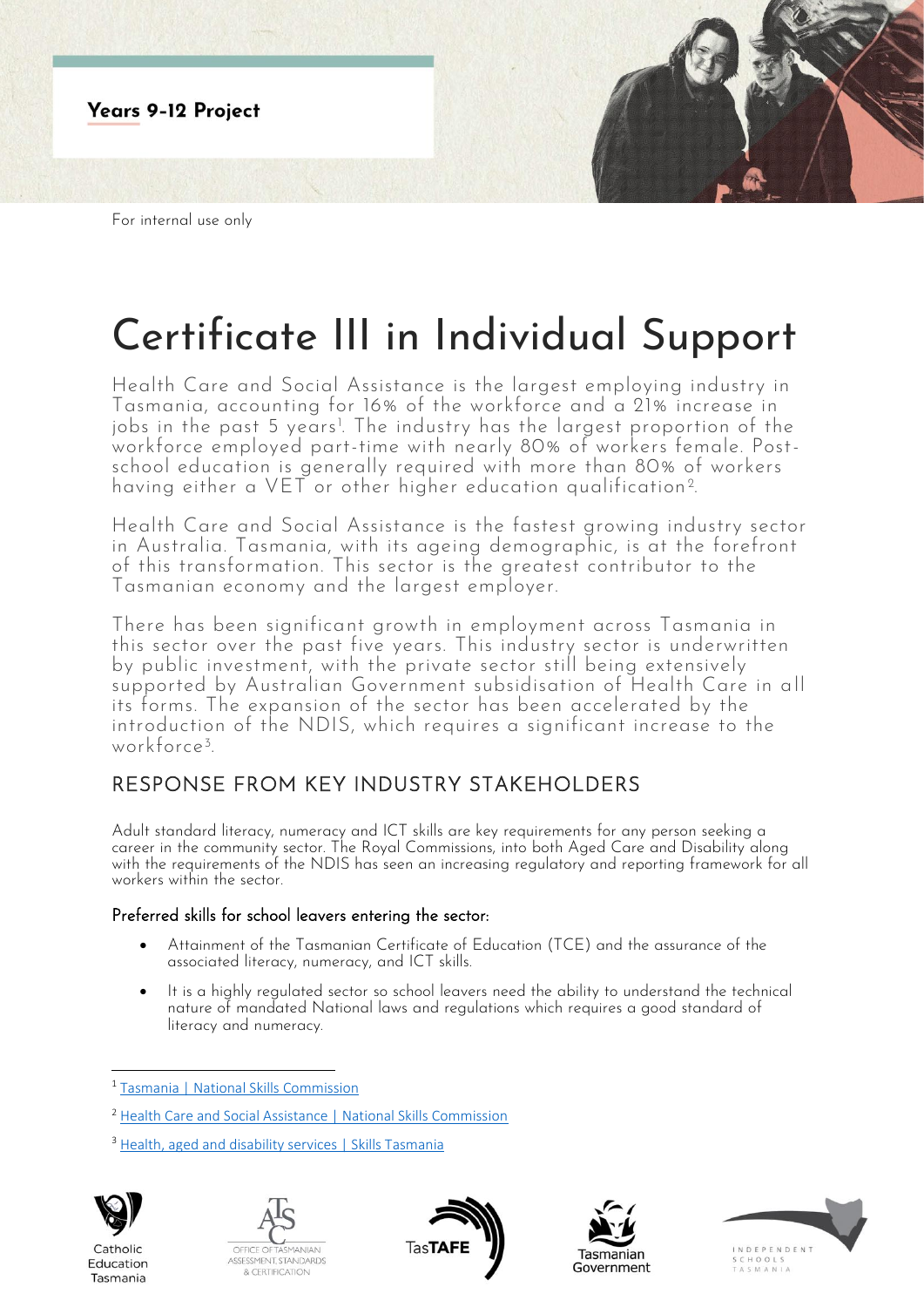- Employability skills are critical. Workers need to have a level of maturity to work without close supervision, to be able to make informed 'big' decisions regarding people's health and welfare and to have the ability to understand when they need to escalate.
- Kindness, compassion and the ability to establish clear boundaries, self-awareness and empathy are key attributes required for many roles in the community sector. These personal attributes often develop as a person matures.
- Right fit people are critical. Just having a qualification is not enough to work in this sector. They need to be the right people - once again highlighted by the Royal Commissions. The sector peaks strongly advocate screening of participants before they undertake training and there are a number of tools available that detail the key personal attributes of workers within the sector.
- Driver's licence is often stipulated by employers as a requirement of employment.

#### Preferred pathway for school leavers entering the sector:

- Training needs to be linked with employers and not delivered in isolation. Traineeships are the preferred model for training. If traineeships are not able to be delivered, then close linkages with employers are still essential, with work-placements occurring throughout the training to ensure the theory is closely linked with the practical workplace.
- Career pathways are varied across the sector with many entry points and a TCE is strongly encouraged to enable access to further training and career opportunities. Students who have the right-fit personal attributes, that have good levels of numeracy and literacy and have a passion for the sector will find work and fulfilling careers.
- Further identification of career pathways right across the sector is being undertaken. The delivery of industry 'taster programs' and industry endorsed skill sets are recommended and industry peaks have spent considerable time in defining and developing these programs.
- Certificate II in Community Services is a generalist qualification and should not be used as the only entry pathway into the sector and certainly not as a pre-requisite or providing an advantage for a school-based traineeship. In fact, some sectors have indicated that this qualification is of little relevance.
- In some workplaces, a Certificate III qualification that has been delivered in school but outside of a traineeship model can be a disadvantage to the student in gaining employment post-school as many employers prefer traineeships. Qualifications delivered under traineeships provide financial incentives to employers and generally, better-quality training outcomes.

### The sector has concerns for the completion of Certificate III Individual Support in school/college for the following reasons:

- Institutional delivery to secondary students is generally not supported as the level of knowledge and skills required by industry generally cannot be adequately achieved through this option.
- This may also present challenges securing the required work placements within the sector.
- If delivery is undertaken in a school environment, strong linkages with employers are required and vocational placements should be spread throughout the qualification.
- Screening of potential students is also strongly recommended to ensure they have the personal characteristics required to undertake this work. Sector peak bodies have screening materials (see ACSA in particular, with disability also developing).
- Many employers, particularly those in the disability sector, stipulate a driver's licence as being essential (if not mandatory).